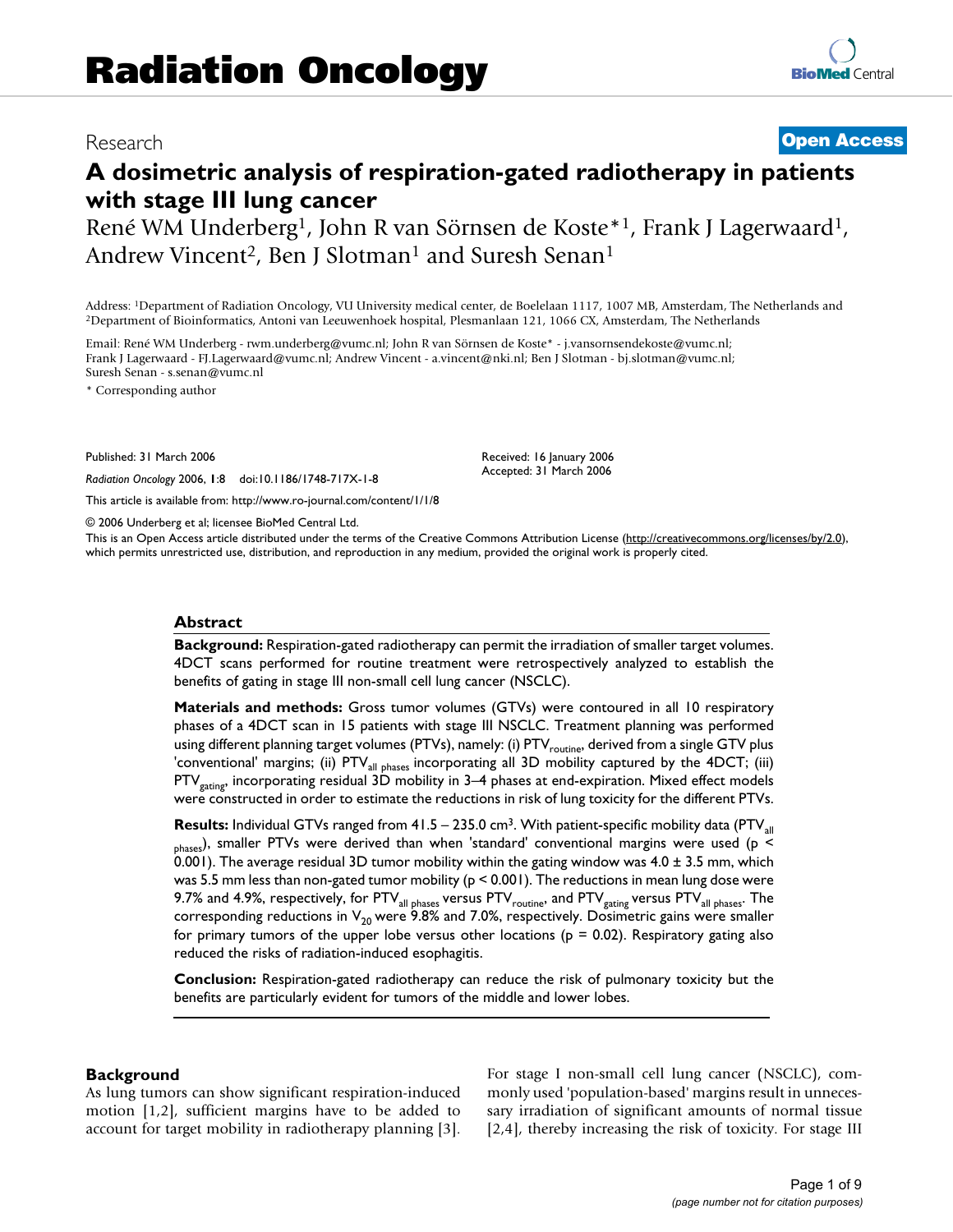| Patient         | <b>TNM-stage</b> | Primary tumor location | Lymph node locations | GTV (cc) |
|-----------------|------------------|------------------------|----------------------|----------|
|                 | $T_2N_2M_0$      | Right upper lobe       | 2R, 4R               | 101.4    |
|                 | $T_3N_2M_0$      | Left upper lobe        | 4L                   | 231.6    |
|                 | $T_2N_3M_0$      | Right upper lobe       | 4R, 4L               | 63.6     |
|                 | $T_2N_2M_0$      | Right lower lobe       | 7                    | 77.9     |
|                 | $T_3N_3M_0$      | Right upper lobe       | 4R, 4L               | 174.7    |
| ь               | $T_2N_2M_0$      | Right lower lobe       | 4R                   | 99.1     |
|                 | $T_3N_2M_0$      | Right lower lobe       | 4R, 7                | 61.7     |
| 8               | $T_2N_2M_0$      | Right upper lobe       | 4R                   | 74.8     |
| 9               | $T_1N_3M_0$      | Right middle lobe      | 4R, 4L               | 71.8     |
| $\overline{10}$ | $T_2N_2M_0$      | Left lower lobe        | 4L, 7                | 180.9    |
| П               | $T_4N_3M_0$      | Right upper lobe       | 4L                   | 154.6    |
| 12              | $T_2N_2M_0$      | Left upper lobe        | 2L, 4L               | 41.5     |
| 3               | $T_2N_3M_0$      | Right upper lobe       | 2R, 4R, 4L           | 84.2     |
| 4               | $T_3N_2M_0$      | Left upper lobe        | 4L                   | 235.0    |
| 15              | $T_3N_2M_0$      | Right middle lobe      | 2R, 4R, 7            | 164.3    |

#### **Table 1: Patient characteristics**

GTV = gross tumor volume

Lymph node locations are according to Mountain et al. [20].

NSCLC, local control after radiotherapy is poor [5,6], and both radiation dose-escalation and concurrent chemoradiotherapy schemes have been used in an attempt to improve local control. However, such approaches can increase late radiation-induced toxicity [7-11], and reductions in treated volumes may help in reducing toxicity.

Respiration-correlated (or 4D) CT scans permit an individualized assessment of tumor mobility [12]. Respiratory gating enables smaller target volumes to be used as treatment delivery is restricted to predetermined phases of respiration, during which tumor mobility is relatively limited. However, planning and delivery of gated radiotherapy requires reliable data on intra- and inter-fractional tumor mobility. In stage I NSCLC, individualized planning target volumes (PTVs) that incorporated all tumor mobility or the residual mobility in three endexpiratory phases allowed for mean PTV reductions of 48.2% and 33.3%, respectively, relative to standard margins [2]. The magnitude of benefit that can be achieved with gating in stage I tumors was found to correlate with the extent of mobility.

A recent study in patients with stage III NSCLC reported that limited decreases in lung doses could be achieved with gating, but only if GTVs did not exceed 100–150 cm3 [13]. However, tumor mobility in this study was derived from breath-hold CT scans at full inspiration and tidal end-expiration. A more realistic analysis requires knowledge of mobility in all phases of quiet respiration, i.e. 4DCT data. We retrospectively analyzed 4D datasets in order to determine the geometric and dosimetric benefits of respiration-gated radiotherapy in stage III NSCLC.

# **Methods**

The 4DCT scans of 15 consecutive patients with stage III NSCLC who were treated with conventionally fractionated involved-field radiotherapy at the VU University medical center, were retrospectively analyzed. The primary tumors were located in the upper  $(n = 9)$ , middle  $(n = 1)$  $= 2$ ) and lower lobe (n  $= 4$ ), respectively. Patient characteristics are summarized in Table 1. All patients had at least one metastatic N2-3 lymph node, and nodal locations were described according to Mountain et al. [14].

## *4DCT scanning procedure*

Patients were immobilized in the supine position, with the arms positioned above the head on an adjustable arm support and a knee rest device was used (Posirest-2 and Kneefix cushion device, Sinmed, Reeuwijk, The Netherlands). A 4DCT thoracic scan was performed during uncoached quiet respiration on a 16 slice CT scanner. A respiratory monitoring system (Respiratory Position Management, Varian Medical Systems, Palo Alto, CA) was used for recording the breathing pattern. A lightweight block containing two reflective markers is placed on the upper abdomen, typically halfway between the xiphoid and umbilicus, and infrared light from an illuminator is reflected from the markers, and captured by a camera.

Our 4DCT protocol for scanning lung tumors has been reported in detail previously [12]. Briefly, 8 contiguous slices of 2.5 mm are generated for a 2 cm total longitudinal coverage per gantry rotation with the scanner operated in axial cine mode. Other scanning parameters include 140 KV, 95 mA and tube rotation set closest to 1/10 of the average breathing cycle time to allow high temporal and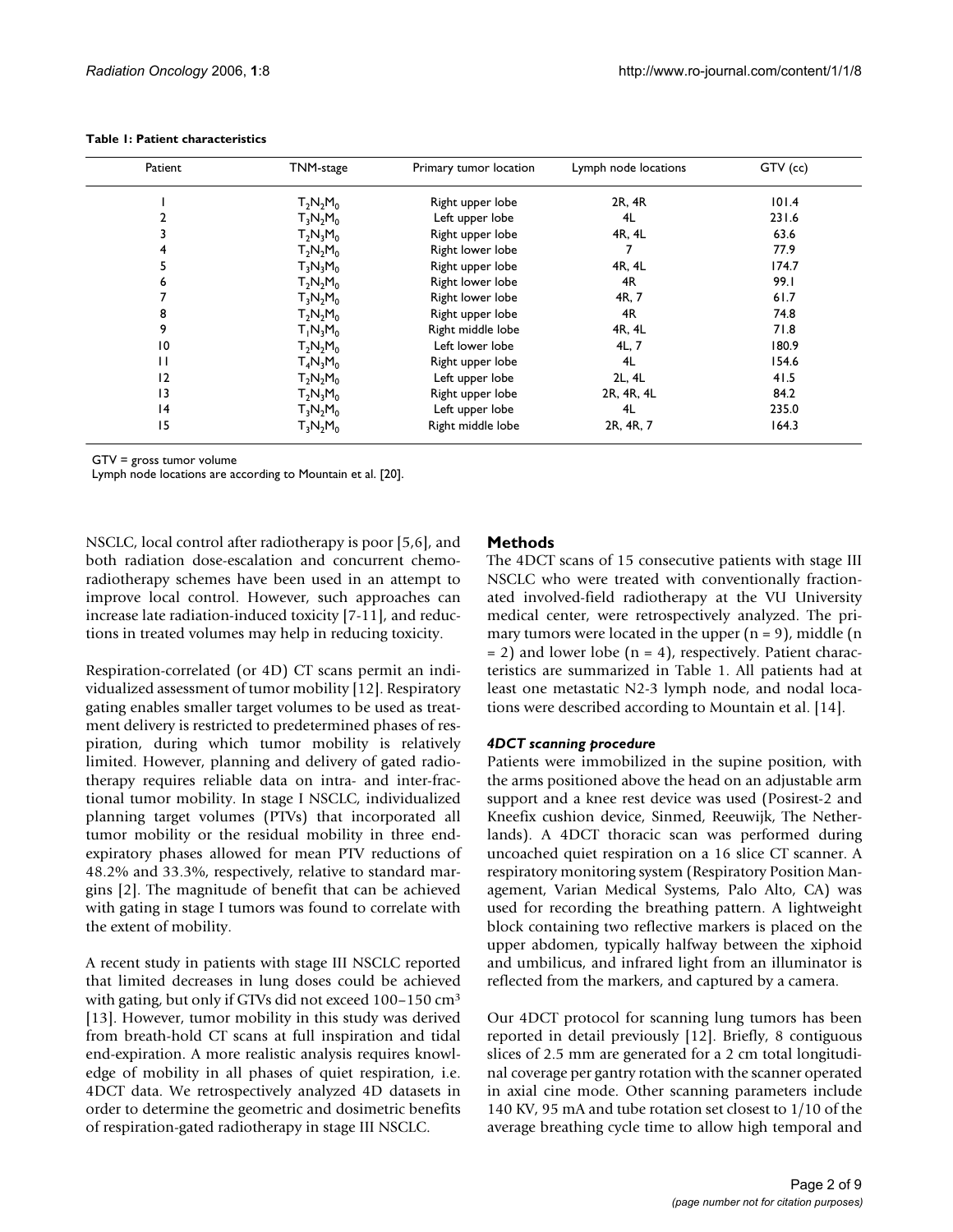spatial resolution. With the scanner couch in static mode, data is acquired for at least the duration of one full respiratory cycle, after which the couch advances to the next position. Data acquisition ceases during the couch movement, and a full 4DCT scanning procedure of the thorax generally takes about 90 seconds. The radiation exposure from the 4DCT acquisition is about 52.7 mGy in  $\text{CTDI}_{\text{vol}}$ when the patients' breathing cycle is 4 sec, which is about 6 times the dose of our single conventional helical CT scan procedure. Retrospective sorting of the images into spatio-temporally coherent volumes is performed using 4D software (Advantage 4D, GE Medical Systems, Waukesha, WI). Each reconstructed image is assigned to a specific respiratory phase (or 'bin') based on the temporal correlation between surface motion and data acquisition, and 10 respiratory phases are generated. The actual clinical treatment of these patients was based upon non-gated treatment delivery to a PTV that incorporated mobility seen in all phases of respiration ( $PTV_{all \; phases}$ ).

In this retrospective analysis, the bins representing all 10 phases of respiration were imported into the radiotherapy planning system (Eclipse version 6.5, Varian Medical Systems, Palo Alto, CA). All ten 3D data sets derived from a 4DCT scan shared DICOM coordinates, which simplified image registration of the data sets using the "shared DICOM coordinates" option. After image registration, the position of a vertebra at the level of the primary tumor was checked to ensure that no patient movement had occurred during the 4DCT acquisition procedure.

#### *Defining the 'gating- window'*

As gating will prolong treatment delivery, it is common to use a 'gate' that allows a duty cycle of at least between 20– 40% of respiration [15]. In order to identify the gate, all ten 4DCT bins were imported into the '4D Review' application in the Advantage workstation where 3 or 4 consecutive 'gating bins' in expiration were simultaneously viewed in axial, frontal and sagittal reconstructions. A 'gating window' was identified at end-expiration in which mobility of the primary tumor and/or hilus was minimal. The use of longer gating windows improve the efficiency of treatment delivery, and a total of 4 phases were selected in 4 patients as review of the 4DCT movies suggested limited mobility of the primary tumor within in these 'gates'.

#### *Deriving target volumes and contouring critical structures*

Gross tumor volumes (GTVs) were contoured in each of the 10 phases of a 4DCT using standardized lung and mediastinal window level settings by one clinician in order to minimize contouring variations. The use of involved-field radiotherapy is standard practice at our center for the treatment of stage III NSCLC [16], and the GTV included the primary tumor, ipsilateral hilus, lymph nodes with a short axis diameter of 1.0 cm or greater and/

or FDG-PET positive lymph nodes. All contours were automatically projected onto the second 'bin' in the middle of the gating window. Similarly, the spinal cord and esophagus were also contoured in this specific 'gating bin'. In six patients, the primary tumor and the hilus were contoured as a single entity as the two structures were adjacent to each other.

For all 15 patients, three PTVs were generated:

(i)  $PTV_{\text{routine}}$ , derived from a phase at the center of the 'gating window', i.e from a single component CT scan. An isotropic margin of 1.5 cm (but 2.0 cm for cranial and caudal margins in lower lobe tumors) was added to the GTV in order to account for microscopic extension, mobility and set-up inaccuracies;

(ii) PTV<sub>all phases</sub>, which consisted of the volume encompassing all ten GTVs (i.e. all respiration-induced mobility), plus an isotropic margin of 1.0 cm for microscopic extension and set-up inaccuracies;

(iii)  $PTV<sub>gating</sub>$  consisting of the volume encompassing 3-4 GTVs in the gating window, plus an isotropic margin of 1.0 cm for microscopic extension and set-up inaccuracies.

#### *Analysis of target mobility*

A 'bounding box' technique was used to assess the mobility of GTVs, as was previously reported [17]. Briefly, the approach involves fitting a rectangular box to each target volume, and changes in the position of a moving target in the X-, Y- and Z-axes are derived from the corresponding sides of the box. The overall 3D displacement of each GTV was derived using Pythagoras's algorithm.

The following analyses were performed: (i) mobility of individual GTVs, derived from displacement of a single GTV (GTV<sub>single phase</sub>) within GTV  $_{all\; phases'}$  (ii) the reduction in mobility achieved with the use respiratory gating, derived from calculating the displacement of the GTV<sub>gating</sub> within GTV<sub>all phases</sub>, and (iii) residual GTV mobility within gating windows, derived from displacement of the  $GTV_{sin}$ gle phase within GTV<sub>gating</sub>.

## *Treatment planning and dosimetric analysis*

Treatment planning was performed on each PTV<sub>routine</sub>, PTV<sub>all phases</sub>and PTV<sub>gating</sub>, all of which were projected onto a single end-expiratory CT set. The study patients were treated using two different fractionation schemes, namely 60 Gy in 30 fractions and 46 Gy in 23 fractions. The latter was a dose used for pre-operative concurrent chemo-radiotherapy. For both schemes, the PTVs received at least 95% of the prescribed dose, and a dose maximum of 107% of the prescribed dose was accepted unless a higher dose maximum was located within the PTV. The  $V_{20}$  val-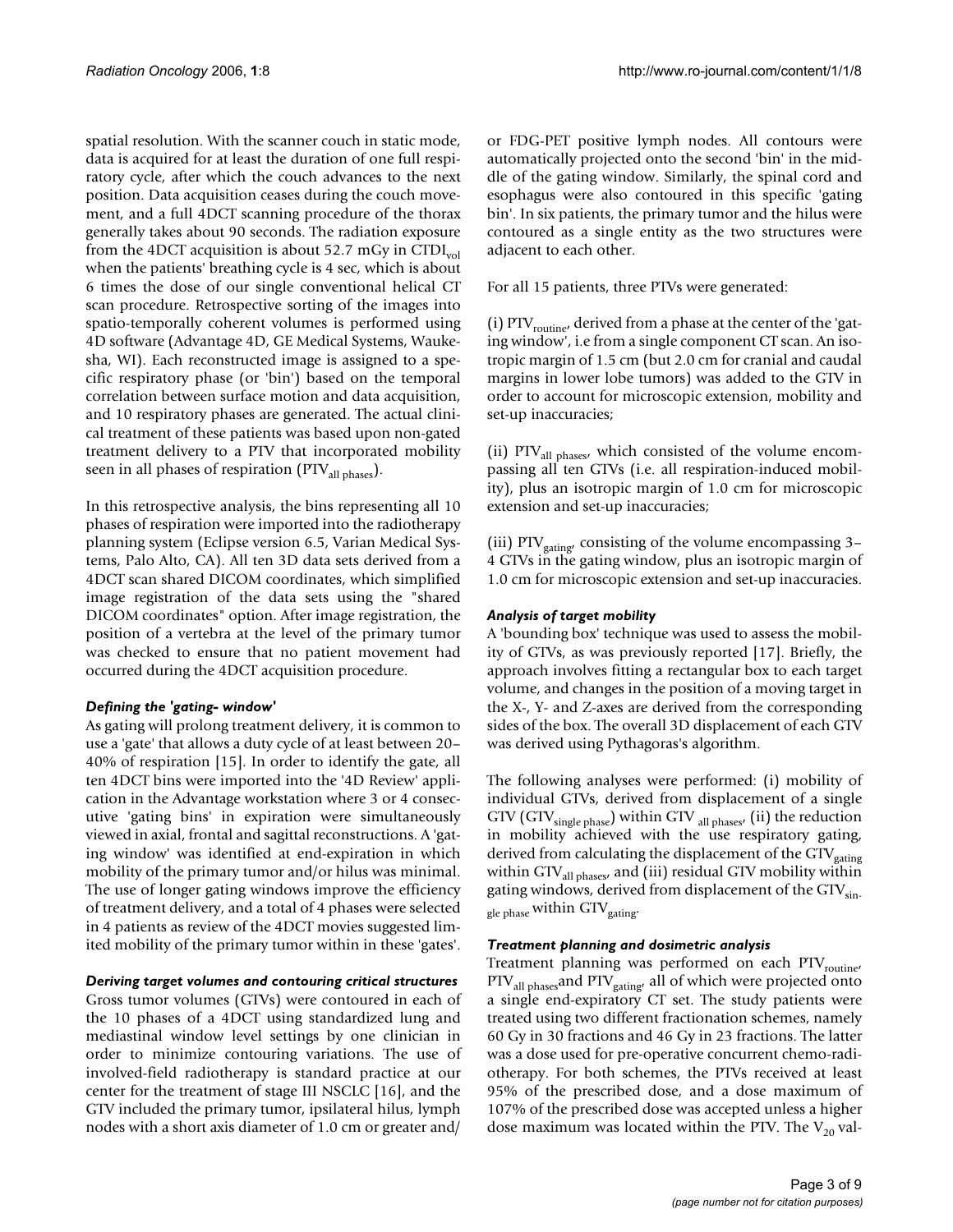

Absolute volumes of PTV<sub>routine</sub>( $\bullet$ ), PTV<sub>all phases</sub>( $\square$ ) and PTV<sub>gating</sub>( $\blacktriangle$ ).

ues had to be less than 35%, and dose to spinal cord less 50 Gy. An initial treatment plan was derived for  $PTV_{\text{routine}}$ and treatment plans for  $PTV_{all\,phases}$  and  $PTV_{gating}$  were then derived by shrinking the fields of the initial plan, without other changes to the beam setup.

Dose-volume histograms (DVH) were computed for the total lung minus the volume of  $PTV<sub>gating</sub>$  in order to generate a reference lung volume that was copied to each treatment plan. The maximum spinal cord dose and predictors of lung toxicity, the  $V_{20}$  and mean lung dose (MLD) [18], were evaluated for each plan. The length of the esophageal circumference encompassed by the 40 Gy and 50 Gy isodose was obtained by visually scrolling through axial CT slices.

## *Statistical analysis*

The differences between the three PTVs and the reduction in GTV mobility achieved with gating were evaluated using the Hodges-Lehman non-parametric test. The existence of a correlation between the reduction in GTV mobility with respiratory gating and the dosimetric gains achieved, were evaluated using the Spearman's non-parametric correlation test. In addition, the dosimetric data was analyzed for differences according to tumor stage and tumor location (upper vs. non-upper lobe. All statistical analyses were conducted using the Cytel Studio's StatXact-6 software (Version 6.2.0).

Finally, mixed effect models were constructed (SAS version 8.02 and S-plus version 6.2) in order to estimate the general dosimetric gains that can be achieved (PTV<sub>routine</sub> vs. PTV $_{\rm all~phases'}$  PTV $_{\rm routine}$ vs. PTV $_{\rm gating'}$  PTV $_{\rm all~phases}$ vs. PTV- $_{\rm{gating}}$ ) on the V<sub>20</sub> and MLD, as well as on critical structures (esophagus and spinal cord).

# **Results**

## *Volumetric comparison of PTVs*

The individual GTVs ranged from 41.52 cc to 235.04 cc, and six GTVs were larger than 150 cc (Table 1). The PTVroutine was the largest volume for all patients (Figure 1). Use of individualized margins led to significantly smaller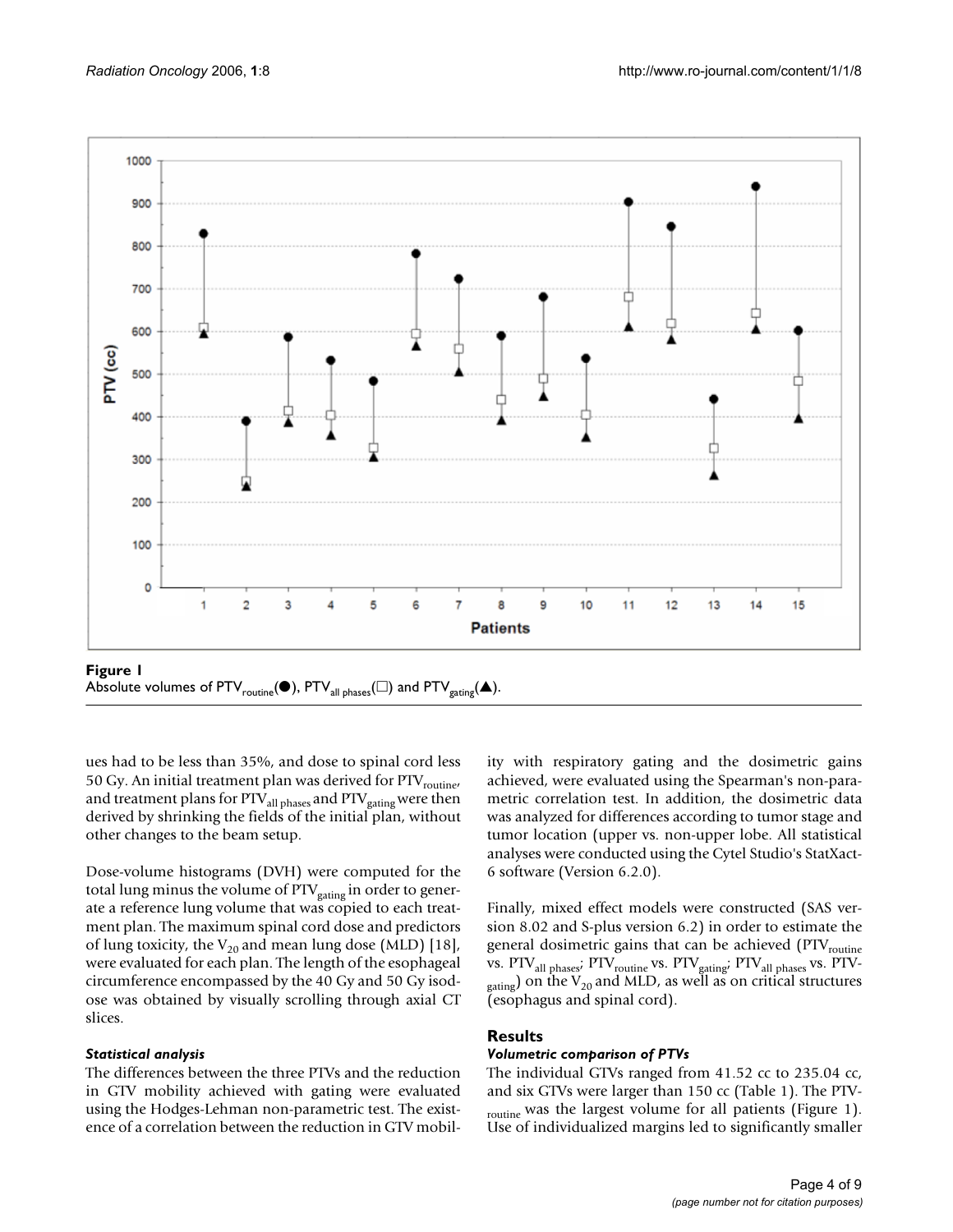| Patient      | GTV <sub>all phases</sub> (cc) | $GTV_{\text{gating}}(cc)$ | Ungated GTV mobility (mm) | Residual GTV mobility (mm) |
|--------------|--------------------------------|---------------------------|---------------------------|----------------------------|
|              | 126.9                          | 104.1                     | 5.6                       | 2.2                        |
|              | 247.4                          | 239.0                     | 1.0                       | 0.0#                       |
|              | 76.3                           | 68.1                      | 11.2                      | 5.8                        |
| 4            | 132.3                          | 90.6                      | 17.3                      | 6.4                        |
| 5            | 201.0                          | 183.4                     | 8.2                       | 3.2#                       |
| 6            | 128.6                          | 112.5                     | 22.6                      | 14.0#                      |
|              | 98.4                           | 66.8                      | 18.2                      | 5.9                        |
| 8            | 112.7                          | 81.9                      | 10.9                      | 2.0                        |
| 9            | 109.8                          | 79.8                      | 8.4                       | 1.4                        |
| 10           | 216.3                          | 193.2                     | 3.0                       | 2.0                        |
| $\mathbf{H}$ | 199.8                          | 162.5                     | 8.7                       | 4.6                        |
| 12           | 49.7                           | 44.0                      | 1.0                       | 1.0#                       |
| 13           | 97.7                           | 89.0                      | 8.4                       | 6.4                        |
| 4            | 254.0                          | 239.3                     | 4.6                       | 1.0                        |
| 15           | 240.7                          | 193.3                     | 12.6                      | 3.6                        |
| Mean         | 152.8                          | 129.8                     | 9.4                       | 4.0                        |
| SD           | 67.1                           | 65.5                      | 6.3                       | 3.5                        |

**Table 2: GTVs and GTV mobility.**

# gating-window incorporated four successive phase bins.

\* mainly due to residual nodal mobility in the mediastinum

volumes ( $PTV_{all\ phases}$ ) than with the use of standard margins ( $p < 0.001$ ). The same was observed for PTV<sub>gating</sub> versus  $PTV_{all\ phases}(p < 0.001)$ .

#### *Mobility of target volumes*

The mean mobility of GTV<sub>single phase</sub> within GTV<sub>all phases</sub> was  $9.4 \pm 6.3$  mm (1 SD) and the data are summarized in Table 2. With a gating 'duty cycle' extending to 3–4 phases of the respiratory cycle, mean GTV mobility was reduced by  $5.5 \pm 3.8$  mm ( $p < 0.001$ ). The mean "residual" GTV mobility within the chosen gating window was  $4.0 \pm 3.5$ mm (Table 2), and a residual GTV mobility that exceeded 5.0 mm was observed in 5 patients (33%), including 2 patients with upper lobe lesions. When only tumors of the middle and lower lobe were evaluated, the mean GTV mobility in all phases was  $13.7 \pm 7.1$  mm, which decreased to  $5.6 \pm 4.6$  mm with gating.

#### *Treatment planning*

Treatment was planned to a dose of 60 Gy for 11 of the 15 patients. The other four had lesions of the upper lobe that extended to the contralateral mediastinum, and all these patients underwent pre-operative chemo-radiotherapy to 46 Gy. Reduction in the risk of pulmonary toxicity with gating was assessed using dedicated statistical models for all patients ( $n = 15$ ) on mean lung dose (MLD) and in 14 patients with respect to the volume of lungs receiving at least 20 Gy ( $V_{20}$ ). One patient was excluded from the  $V_{20}$ model as the  $V_{20}$  values of the plans did not meet the  $V_{20}$ inclusion criteria, i.e.  $V_{20}$  (routine) >  $V_{20}$  (all phases) >  $V_{20}$ (gating). In this patient with a right lower lobe tumor, the  $V_{20}$  (all phases) was larger than the  $V_{20}$  (routine), which

was the result of substantial lateral mobility of the mediastinal lymph nodes. Nevertheless, the  $PTV_{all\ phases}$  plan did meet the inclusion criteria used in the MLD model, i.e.  $MLD$  (routine) >  $MLD$  (all phases) >  $MLD$  (gating).

The mixed effect model showed that the MLD was reduced by 9.7%, 4.9% and 14.2%, respectively, for  $PTV<sub>all</sub>$  $_{\rm phases}$  versus PTV $_{\rm routine'}$  PTV $_{\rm gating}$  versus PTV $_{\rm all~phases}$  and PTV-<sub>gating</sub> versus PTV<sub>routine</sub>. The corresponding figures for the  $V_{20}$  were 9.8%, 7.0% and 16.2% (Tables 3, 4). Upper lobe tumors showed a significantly lower dosimetric gain than tumors located in other lobes ( $p = 0.02$ ). When the analysis was restricted to lower and middle lobe tumors, the corresponding figures for  $V_{20}$  reduction were 7.2%, 10.1% and 16.5%, and for reduction in MLD 9.9%, 6.4% and 15.7%, respectively. Tumor stage had no significant influence on the dosimetric improvements achieved with respiratory gating.

As could be expected, a strong correlation was observed between the reduction in PTV observed with respiratory gating and the reduction in GTV mobility (Spearman's Non-parametric correlation test  $\rho$  = 0.78, linear regression coefficient =  $4.3$  ( $p < 0.001$ )). In addition, a correlation could be demonstrated between the reduction in PTV with gating and reductions in both in  $V_{20}$  and MLD values (Figure 2 and 3).

#### *Esophageal and spinal dose parameters*

With the use of involved-field radiotherapy, only 11 patients received an esophageal circumference dose of at least 40 Gy. The mean circumferential length receiving a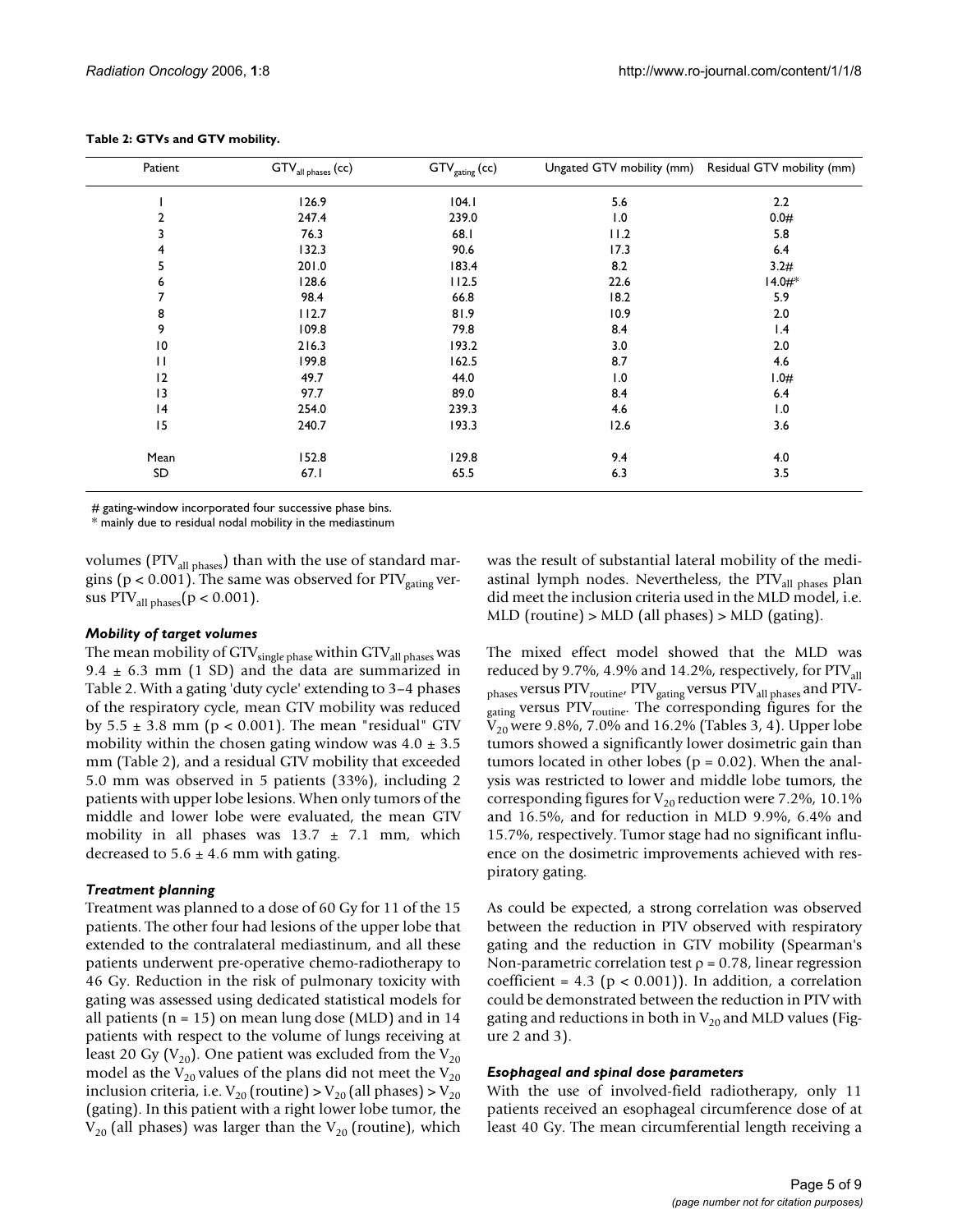|                 | Mean lung dose (Gy)               | Absolute (Gy) and relative (%) reduction in mean lung dose |                                                  |                                                     |
|-----------------|-----------------------------------|------------------------------------------------------------|--------------------------------------------------|-----------------------------------------------------|
| Patient         | $\mathsf{PTV}_{\mathsf{routine}}$ | PTV <sub>all phases</sub> vs. PTV <sub>routine</sub>       | PTV <sub>gating</sub> vs. PTV <sub>routine</sub> | PTV <sub>gating</sub> vs. PTV <sub>all phases</sub> |
|                 | 25.2                              | 2.7(10.7%)                                                 | 3.6(14.3%)                                       | 0.9(4.0%)                                           |
| 2               | 20.6                              | 1.6(7.8%)                                                  | $2.4$ (11.7%)                                    | 0.8(4.2%)                                           |
| 3               | 18.9                              | 1.6(8.5%)                                                  | $2.2$ (11.6%)                                    | 0.6(3.5%)                                           |
| 4               | 23.0                              | 1.3(5.7%)                                                  | 3.0(13.0%)                                       | 1.7(7.8%)                                           |
| 5               | 12.8                              | 1.1(8.6%)                                                  | $1.5$ (11.7%)                                    | 0.3(2.6%)                                           |
| 6               | 18.7                              | 1.7(9.1%)                                                  | 2.5(13.4%)                                       | 0.8(4.7%)                                           |
| 7               | 23.1                              | 3.1(13.4%)                                                 | 4.2 (18.2%)                                      | 1.1(5.5%)                                           |
| 8               | 10.4                              | 0.7(6.7%)                                                  | 0.7(6.7%)                                        | $0.0(0.0\%)$                                        |
| 9               | 19.3                              | 1.1(5.7%)                                                  | 2.7(14.0%)                                       | 1.6(8.8%)                                           |
| $\overline{10}$ | 20.2                              | 3.0(14.9%)                                                 | 3.8 (18.8%)                                      | 0.8(4.7%)                                           |
| $\mathbf{H}$    | 17.2                              | 1.0(5.8%)                                                  | 2.1(12.2%)                                       | 1.1(6.8%)                                           |
| 12              | 19.5                              | 3.2(16.4%)                                                 | 3.3(16.9%)                                       | 0.1(0.6%)                                           |
| 13              | 14.2                              | 1.2(8.5%)                                                  | 2.4(16.9%)                                       | 1.2(9.3%)                                           |
| 4               | 15.7                              | 2.1(13.4%)                                                 | 2.6(16.6%)                                       | 0.5(3.7%)                                           |
| 15              | 27.8                              | 3.0 (10.8%)                                                | 4.7(16.9%)                                       | 1.7(6.9%)                                           |
| Mean            | 9.1                               | 1.9(9.7%)                                                  | 2.8(14.2%)                                       | 0.9(4.9%)                                           |
| SD              | 4.6                               | 0.9(3.4%)                                                  | 1.0(3.2%)                                        | 0.5(2.7%)                                           |

**Table 3: Reduction in mean lung dose (Gy) using different PTV definitions.**

PTV = planning target volume

dose of 40 Gy was  $6.8 \pm 2.3$  cm for PTV<sub>routine</sub>. Use of PTV<sub>all</sub> phases reduced this value by a mean of 0.8 cm, and the reduction with  $PTV_{gating}$  was 1.2 cm, both proved significant (Satterthwaite approximation for the denominator degrees of freedom used to give accurate F approximations). A circumferential dose of 50 Gy was seen in 8

patients, and the mean esophageal circumference receiving 50 Gy was 5.3  $\pm$  2.0 cm for PTV<sub>routine</sub>. Use of PTV<sub>all</sub>  $_{\rm phases}$  and PTV $_{\rm gating}$  reduced this value by a mean of 1.8 and 2.3 cm, respectively (p < 0.001, Page T: k-tuple non-parametric exact test for grouped data).

| Table 4: Reduction in $V_{20}$ (%) using different PTV definitions. |  |
|---------------------------------------------------------------------|--|
|---------------------------------------------------------------------|--|

|                 | V20(%)                          | Absolute V20 (%) and relative (%) reduction in V20 |                                                  |                                                     |
|-----------------|---------------------------------|----------------------------------------------------|--------------------------------------------------|-----------------------------------------------------|
| Patient         | $\mathsf{PTV}_\mathsf{routine}$ | $PTV_{all \; phases}$ vs. $PTV_{routine}$          | PTV <sub>gating</sub> vs. PTV <sub>routine</sub> | PTV <sub>gating</sub> vs. PTV <sub>all phases</sub> |
|                 | 38.0                            | 4.1 (10.8%)                                        | 5.1(13.4%)                                       | 1.0(2.9%)                                           |
| 2               | 27.1                            | 2.2(8.1%)                                          | 3.5(12.9%)                                       | 1.3(5.2%)                                           |
| 3               | 29.0                            | 2.0(6.9%)                                          | 2.8(9.7%)                                        | 0.8(3.0%)                                           |
| 4               | 31.0                            | 3.8(12.3%)                                         | 6.7(21.6%)                                       | 2.9 (10.7%)                                         |
| 5               | 26.1                            | 2.2(8.4%)                                          | $2.9$ (11.1%)                                    | 0.7(2.9%)                                           |
| 6               | 28.9                            | $-1.5$ ( $-5.2%$ )                                 | 0.1(0.3%)                                        | 1.6(5.3%)                                           |
| 7               | 26.2                            | 0.9(3.4%)                                          | 4.3(16.4%)                                       | 3.4(13.4%)                                          |
| 8               | 20.5                            | 3.7(18%)                                           | 4.4(21.5%)                                       | 0.7(4.2%)                                           |
| 9               | 28.2                            | 1.7(6.0%)                                          | 4.8 (17.0%)                                      | 3.1(11.7%)                                          |
| $\overline{10}$ | 27.5                            | 4.2 (15.3%)                                        | 6.5(23.6%)                                       | 2.3(9.9%)                                           |
| $\mathbf{H}$    | 27.6                            | 2.4(8.7%)                                          | 4.9 (17.8%)                                      | 2.5(9.9%)                                           |
| 12              | 25.5                            | 4.4 (17.3%)                                        | 4.9 (19.2%)                                      | 0.5(2.4%)                                           |
| 13              | 28.8                            | 2.9(10.1%)                                         | 6.0(20.8%)                                       | 3.1(12.0%)                                          |
| 4               | 23.9                            | 3.7(15.5%)                                         | 4.2 (17.6%)                                      | 0.5(2.5%)                                           |
| 15              | 42.8                            | 5.0 (11.7%)                                        | 8.6(20.1%)                                       | 3.6(9.5%)                                           |
| Mean            | 28.7                            | 2.8(9.8%)                                          | 4.6(16.2%)                                       | 1.9(7.0%)                                           |
| SD              | 5.4                             | 1.7(5.9%)                                          | $2.0(6.0\%)$                                     | 1.2(4.1%)                                           |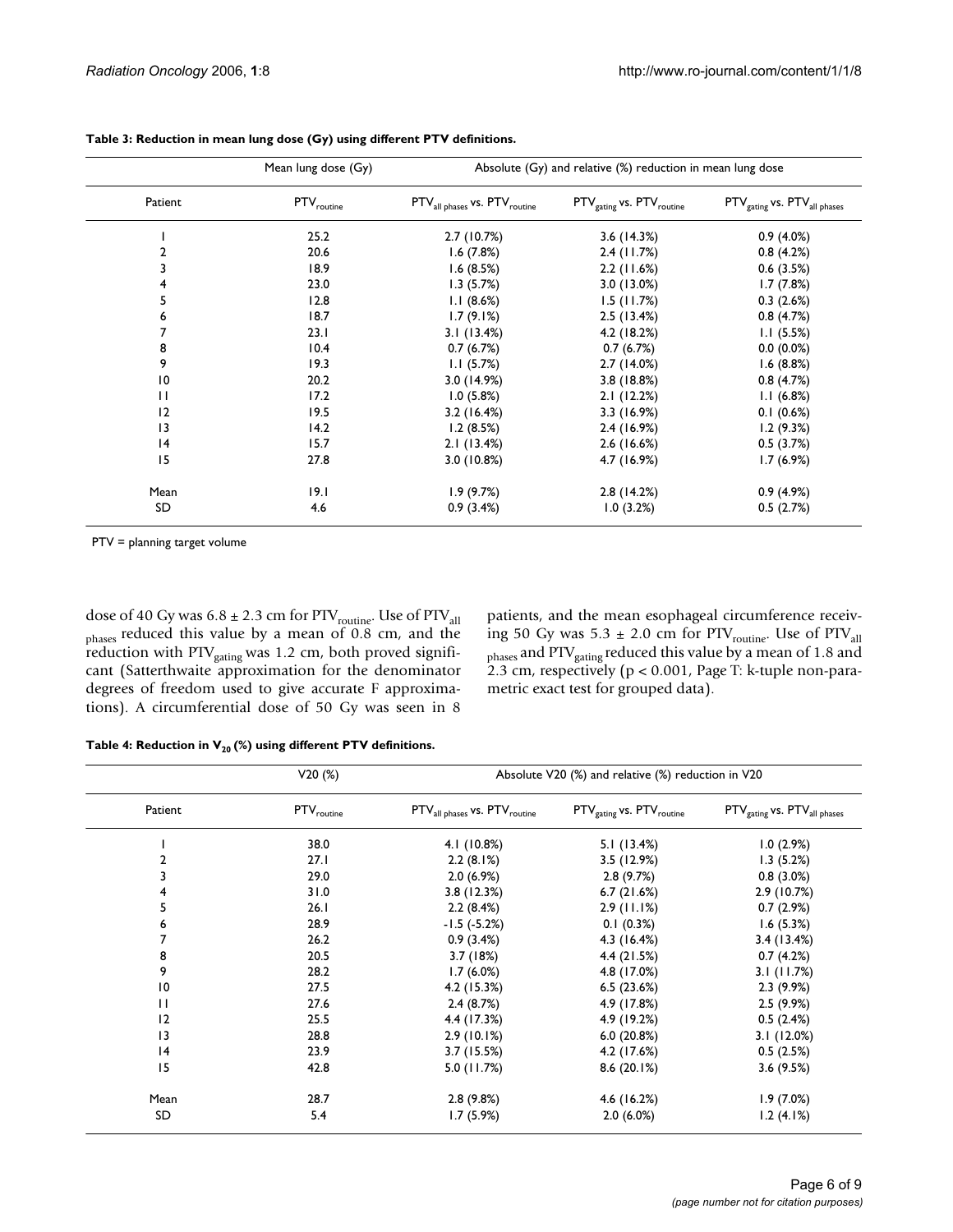

a-b Dosimetric correlation between (a) PTV reduction and V20 reduction, and (b) PTV reduction and MLD reduction.

The maximum spinal cord dose was  $44.7 \pm 7.4$  Gy for involved-field treatment plans generated for  $PTV_{\text{routine}}$ and non-significant reductions to  $43.7 \pm 7.7$  Gy and  $42.8$  $\pm$  8.8 Gy were seen for plans based on PTV<sub>all phases</sub> and PTVgating.

# **Discussion**

Attempts to improve local control in stage III NSCLC have been confounded by an increased incidence of treatmentrelated toxicity, including unexpected late toxicities such as symptomatic bronchial stenosis, mediastinal fibrosis and stenosis of the pulmonary artery [9,11]. The reporting of significant lung tumor motion has led to large margins being added to the clinical target volume to ensure adequate dose coverage. As such, respiration-gated radiotherapy is an approach that can reduce the volume of irradiated normal tissue.

This study in 15 consecutive patients with stage III NSCLC highlights the volumetric and dosimetric gains that can be achieved using individualized PTVs that incorporate all tumor motion and also respiration-gated PTVs in expiratory phases. Of note is the finding that significant gains are attained simply by using individualized 4D mobility

margins (i.e. PTV<sub>all phases</sub>) instead of PTVs based upon standard margins of 1.5 cm. The additional reductions in lung toxicity parameters achieved with respiratory gating were generally modest, but strongly correlated with the reduction in tumor mobility achieved with gating. Careful patient selection appears required to establish the optimal benefit.

Just as for stage I NSCLC  $[2]$ , the larger  $PTV_{\text{routine}}$  did not achieve coverage of all mobility in 7 of the 15 patients with tumors in upper-  $(n = 2)$ , middle-  $(n = 2)$ , and lower lobes  $(n = 3)$ . For the upper lobe tumors, the mobility of mediastinal lymph nodes appeared to be inadequately incorporated using standard margins; for the middle- and lower lobe tumors this was the case for either the subcarinal nodes ( $n = 2$ ), mediastinal lymph nodes ( $n = 3$ ) or the primary tumor  $(n = 2)$ .

This analysis of 4DCT data revealed that reductions in both  $V_{20}$  and MLD can be achieved even when GTVs exceed 150 cc, but that this was restricted to tumors located in middle and lower lobe. For the latter, the mean reduction in  $V_{20}$  was 10.1  $\pm$  2.7% for PTV<sub>gating</sub> relative to PTV<sub>all phases</sub>. In contrast, recent reports suggested that dosi-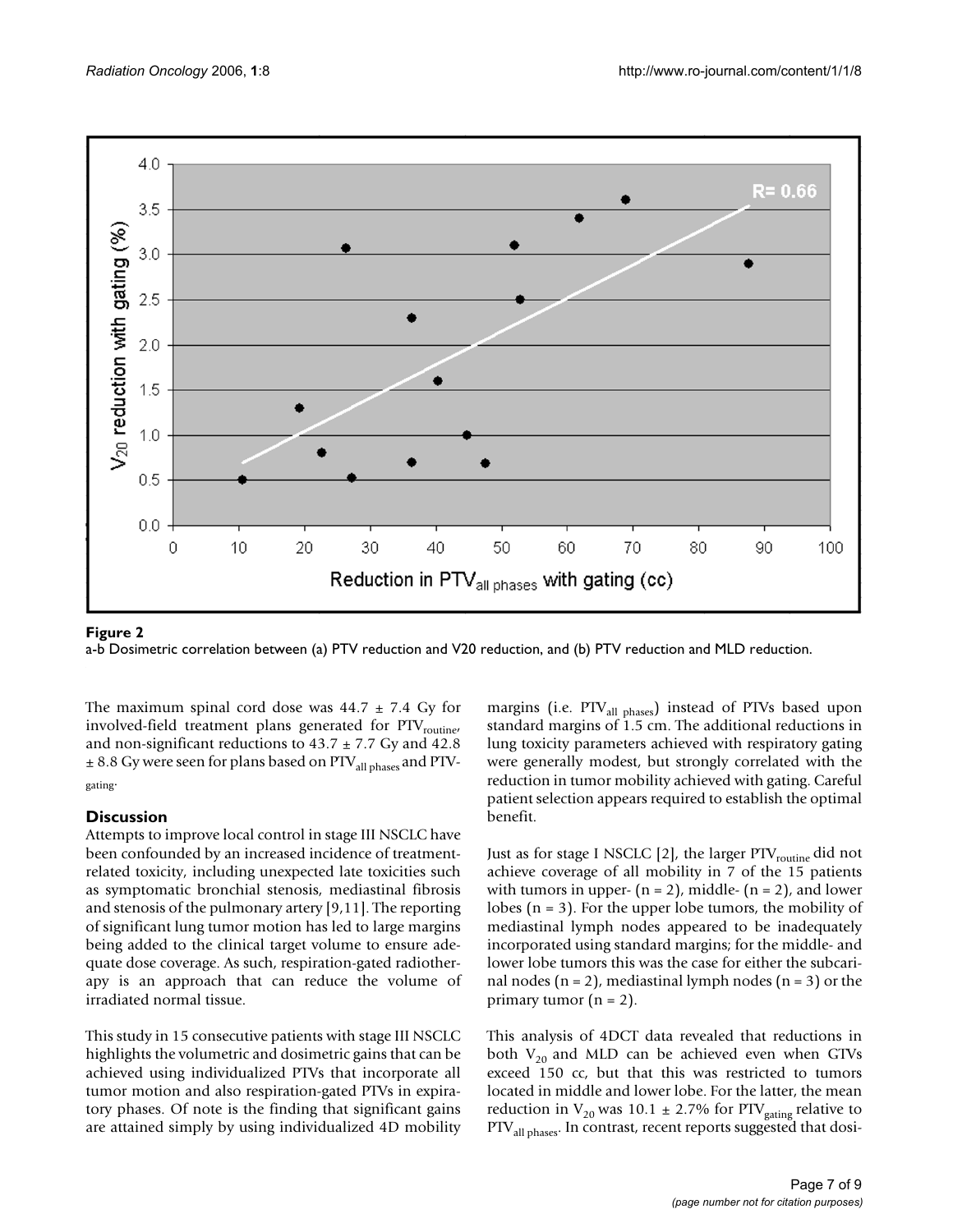

a-b Dosimetric correlation between (a) PTV reduction and V20 reduction, and (b) PTV reduction and MLD reduction.

metric benefits for gated radiotherapy were restricted to patients whose GTVs were 150 cc or less, and which also exhibited significant mobility [13]. The mean mobility in our 15 patients (9.4  $\pm$  6.3 mm) was similar to that of the 20 patients in the abovementioned report  $(9.4 \pm 4.1 \text{ mm})$ .

The potential benefits of respiratory gating must be viewed in the light of the residual uncertainties during gated delivery, for example the correlation between the PTV and external respiratory surrogates [19]. As changes in target volumes for lung cancer have been observed during both stereotactic radiotherapy [20] and conventionally-fractionated radiotherapy [21], the relationship between external markers and the PTV may have to be reestablished during treatment. Ongoing developments in volumetric imaging at the treatment unit may increase the accuracy of respiration-gated radiotherapy.

Another approach explored for reducing toxicity is intensity-modulated radiotherapy (IMRT). A planning study comparing IMRT and 3D conformal radiotherapy in 41 patients with locally-advanced stage NSCLC reported a median reduction in  $V_{20}$  of 10% and a reduction in MLD

of ≥2 Gy [22]. However, 4D treatment planning for conformal radiotherapy and IMRT is in its infancy [23].

A limitation of our study is the fact that the esophagus was contoured in only one phase of respiration position. Recent data suggests that respiration-induced mobility of the lower esophagus can occur [24], which can confound our conclusions about the dosimetric impact of gated delivery.

# **Conclusion**

Our analysis of 4DCT data indicates that individualized 4DCT-based PTVs ensure optimal target coverage with minimal irradiation of normal tissues in patients with stage III NSCLC. Respiration-gated radiotherapy can further reduce the risk of pulmonary toxicity, particularly for tumors located in the middle and lower lobes.

# **Competing interests**

1. The VU University medical center has research collaborations with Varian Medical Systems (Palo Alto, CA) and GE Healthcare (Waukesha, WI) in the field of 4DCT scanning and respiration-gated radiotherapy.